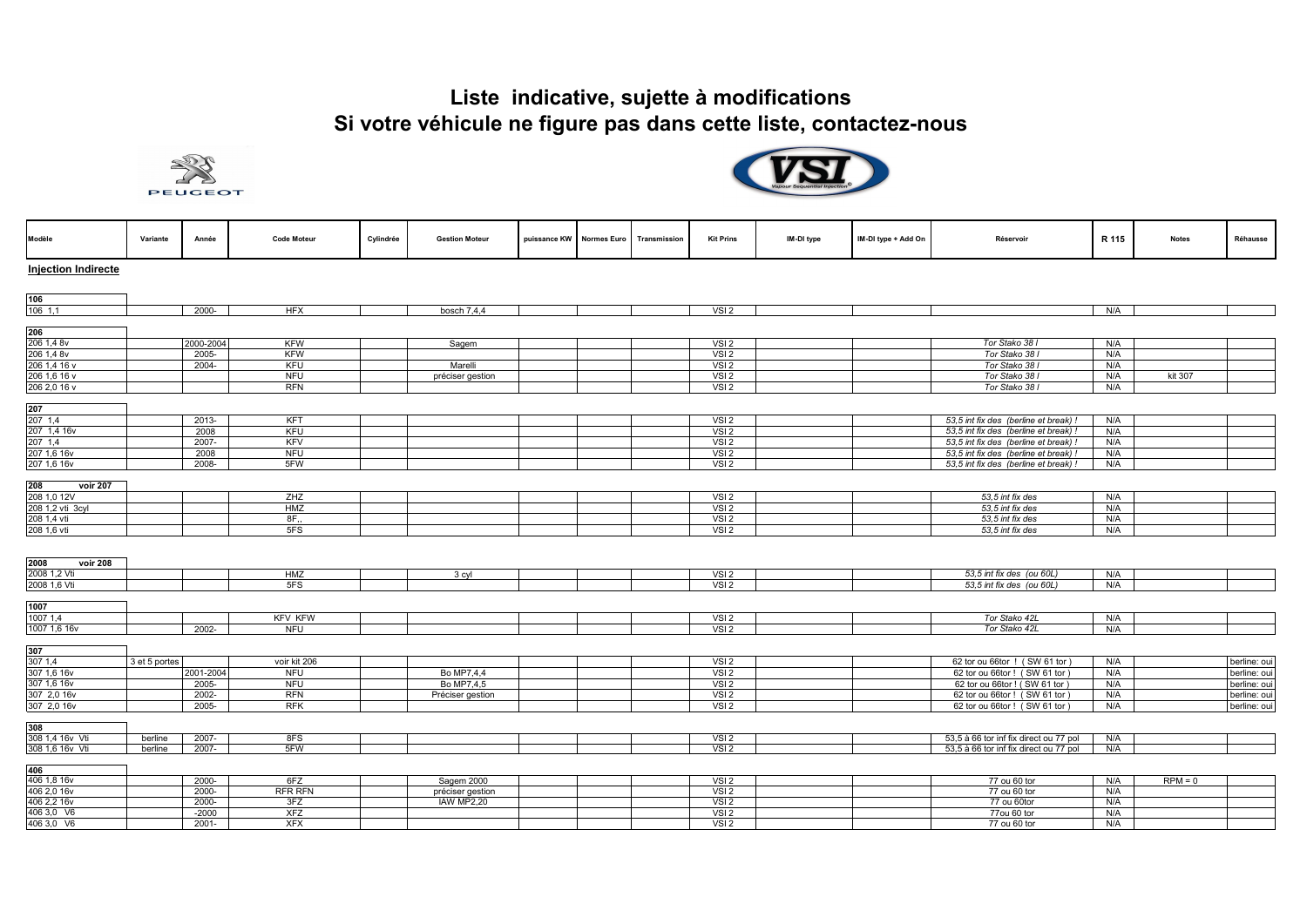## **Liste indicative, sujette à modifications Si votre véhicule ne figure pas dans cette liste, contactez-nous**





| Modèle                                                                                                        | Variante | Année     | <b>Code Moteur</b>                                | Cylindrée | <b>Gestion Moteur</b>       | puissance KW Normes Euro | Transmission | <b>Kit Prins</b>                                                             | IM-DI type | IM-DI type + Add On | Réservoir                                                                | R 115                    | <b>Notes</b>           | Réhausse |
|---------------------------------------------------------------------------------------------------------------|----------|-----------|---------------------------------------------------|-----------|-----------------------------|--------------------------|--------------|------------------------------------------------------------------------------|------------|---------------------|--------------------------------------------------------------------------|--------------------------|------------------------|----------|
| 407                                                                                                           |          |           |                                                   |           |                             |                          |              |                                                                              |            |                     |                                                                          |                          |                        |          |
| 407 1,8 16v                                                                                                   |          | 2004-2007 | 6FZ                                               |           | Marelli                     |                          |              | VSI <sub>2</sub>                                                             |            |                     | 67 tor                                                                   | N/A                      |                        |          |
| 407 2,0 16v                                                                                                   |          | 2004-2007 | <b>RFJ</b>                                        |           | Marelli                     |                          |              | VSI <sub>2</sub>                                                             |            |                     | 67 tor                                                                   | N/A                      |                        |          |
| 407 2,2 16v                                                                                                   |          | 2004      | 3FZ                                               |           | IAW 6LP3,10                 |                          |              | VSI2                                                                         |            |                     | 67 tor !                                                                 | N/A                      |                        |          |
| 407 3,0 24v V6                                                                                                |          | 2004      | <b>XFV</b>                                        |           |                             |                          |              | VSI <sub>2</sub>                                                             |            |                     | 67 tor !                                                                 | N/A                      |                        |          |
| 508                                                                                                           |          |           |                                                   |           |                             |                          |              |                                                                              |            |                     |                                                                          |                          |                        |          |
| 508 1,6 16v                                                                                                   |          | 2011-     | 5FW                                               |           |                             |                          |              | VSI <sub>2</sub>                                                             |            |                     | 61 L tor int                                                             | N/A                      |                        |          |
| 607<br>607 2,2 16v                                                                                            |          | 2000-     | 3FZ                                               |           | <b>IAW MP2,20</b>           |                          |              | VSI <sub>2</sub>                                                             |            |                     | 77 tor                                                                   | N/A                      |                        |          |
| 607 3,0 24v                                                                                                   |          | $2000 -$  | <b>XFX</b>                                        |           |                             |                          |              | VSI <sub>2</sub>                                                             |            |                     | 77 tor                                                                   | N/A                      |                        |          |
| 607 3,0 24v                                                                                                   |          | 2005-     | <b>XFV</b>                                        |           |                             |                          |              | VSI <sub>2</sub>                                                             |            |                     | 77 tor                                                                   | N/A                      |                        |          |
| <b>Partner</b><br>Partner 1,6 16v<br>Partner 1,4 8v<br>Partner 1,6 16v Vti<br>Partner 1,6 16v<br>806 / Expert |          | 2008-     | <b>NFU</b><br><b>KFW</b><br>5FS (w)<br><b>NFR</b> |           | Sagem 2000<br>Bo mev 14,4,2 |                          |              | VSI <sub>2</sub><br>VSI <sub>2</sub><br>VSI <sub>2</sub><br>VSI <sub>2</sub> |            |                     | 60 tor stako<br>60 tor stako<br>61 stako<br>61 ou 67 tor (Bipper 60 tor) | N/A<br>N/A<br>N/A<br>N/A | kit 307NFU             |          |
| 806 / Expert 2,0 16v                                                                                          |          |           | <b>RFN</b>                                        |           | préciser gestion            |                          |              | VSI <sub>2</sub>                                                             |            |                     | 55 stako (ou 60 avec dépas, tangente)                                    | N/A                      | kit 307 RFN            |          |
| 807<br>807 2,0 16v                                                                                            |          |           | RFN/RFJ                                           |           | préciser gestion            |                          |              | VSI <sub>2</sub>                                                             |            |                     | 61L tor (67L)                                                            | N/A                      |                        |          |
| 807 2,2 16v                                                                                                   |          |           | 3FZ                                               |           | préciser gestion            |                          |              | VSI <sub>2</sub>                                                             |            |                     | 61L tor (67L)                                                            | N/A                      |                        |          |
| 807 3,0 V6                                                                                                    |          |           | <b>XFW</b>                                        |           | préciser gestion            |                          |              | VSI <sub>2</sub>                                                             |            |                     | 61L tor (67L)                                                            | N/A                      |                        |          |
| 3008                                                                                                          |          |           |                                                   |           |                             |                          |              |                                                                              |            |                     |                                                                          |                          |                        |          |
| 3008 1,6 16v                                                                                                  |          | 2009-     | 5FW                                               |           |                             |                          |              | VSI <sub>2</sub>                                                             |            |                     | 53,5, 55 tor int fix direct                                              | N/A                      |                        |          |
| 5008                                                                                                          |          |           |                                                   |           |                             |                          |              |                                                                              |            |                     |                                                                          |                          |                        |          |
| 5008 1,6 16v                                                                                                  |          | 2009-     | 5FW                                               |           |                             |                          |              | VSI <sub>2</sub>                                                             |            |                     | 54L dessous                                                              | N/A                      | Attention garde au sol |          |
| 4007<br>4007 2,4 16v                                                                                          |          |           | 4B12                                              |           |                             |                          |              | VSI <sub>2</sub>                                                             |            |                     | dessous                                                                  | N/A                      | culasse                |          |

## **Injection directe le code moteur et la gestion moteur sont importants pour des questions de compatibilité**

| 208  | 2007-2020 | EP6CDT / 5FV / 5F02                | 1600 | Bosch MED 17.4.2  | 115   | Euro 5  | MT/AT             |              | VSI-2.0 DI LPG GEN2 IM 4 cyl type 1 M 4 cyl type 1 |                 |     |  |
|------|-----------|------------------------------------|------|-------------------|-------|---------|-------------------|--------------|----------------------------------------------------|-----------------|-----|--|
| 208  | 2012-2020 | EP6CDTX / 5FU / 5F03               | 1600 | Bosch MEVD 17.4.2 | 147   | Euro 6  | MT/AT             |              | VSI-2.0 DI LPG GEN2 IM 4 cyl type 1                | IM 4 cyl type 1 |     |  |
| 208  |           | 2013-2020 EB2DT/HN01 & EB2DTS/HN02 | 1200 | VD46.1 / VD56.1   | 81/96 | Euro 6  | MT/A1             | VSI-3 DI LPG | N.A.                                               | N.A.            | N.A |  |
| 208  |           | 2018-2020 EB2ADT / EB2ADTS (HN05)  | 1200 | VD56.1            | 81/96 | Euro 6D | MT/AT             | VSI-3 DI LPG | N.A                                                | N.A             |     |  |
|      |           |                                    |      |                   |       |         |                   |              |                                                    |                 |     |  |
| 2008 |           | 2015-2020 EB2DT/HN01 & EB2DTS/HN02 | 1200 | VD46.1 / VD56.1   | 81/96 | Euro 6  | MT/AT             | VSI-3 DI LPG | N.A.                                               | N.A.            | N A |  |
| 2008 |           | 2018-2020 EB2ADT / EB2ADTS (HN05)  | 1200 | VD56.1            | 81/96 | Euro 6D | MT/A <sup>-</sup> | VSI-3 DI LPG | N.A                                                | N.A             |     |  |
|      |           |                                    |      |                   |       |         |                   |              |                                                    |                 |     |  |
| 308  | 2007-2020 | EP6CDT / 5FV / 5F02                | 1600 | Bosch MED 17.4.2  | 115   | Euro 5  | MT/AT             |              | VSI-2.0 DI LPG GEN2 IM 4 cyl type 1                | IM 4 cyl type 1 |     |  |
| 308  | 2010-2020 | EP6CDTX / 5FU / 5F03               | 1600 | Bosch MEVD 17.4.2 | 147   | Euro 6  | MT/AT             |              | VSI-2.0 DI LPG GEN2 IM 4 cyl type 1                | IM 4 cyl type 1 |     |  |
| 308  |           | 2014-2020 EB2DT/HN01 & EB2DTS/HN02 | 1200 | VD46.1 / VD56.1   | 81/96 | Euro 6  | MT/A              | VSI-3 DI LPG | N.A                                                | N.A.            |     |  |